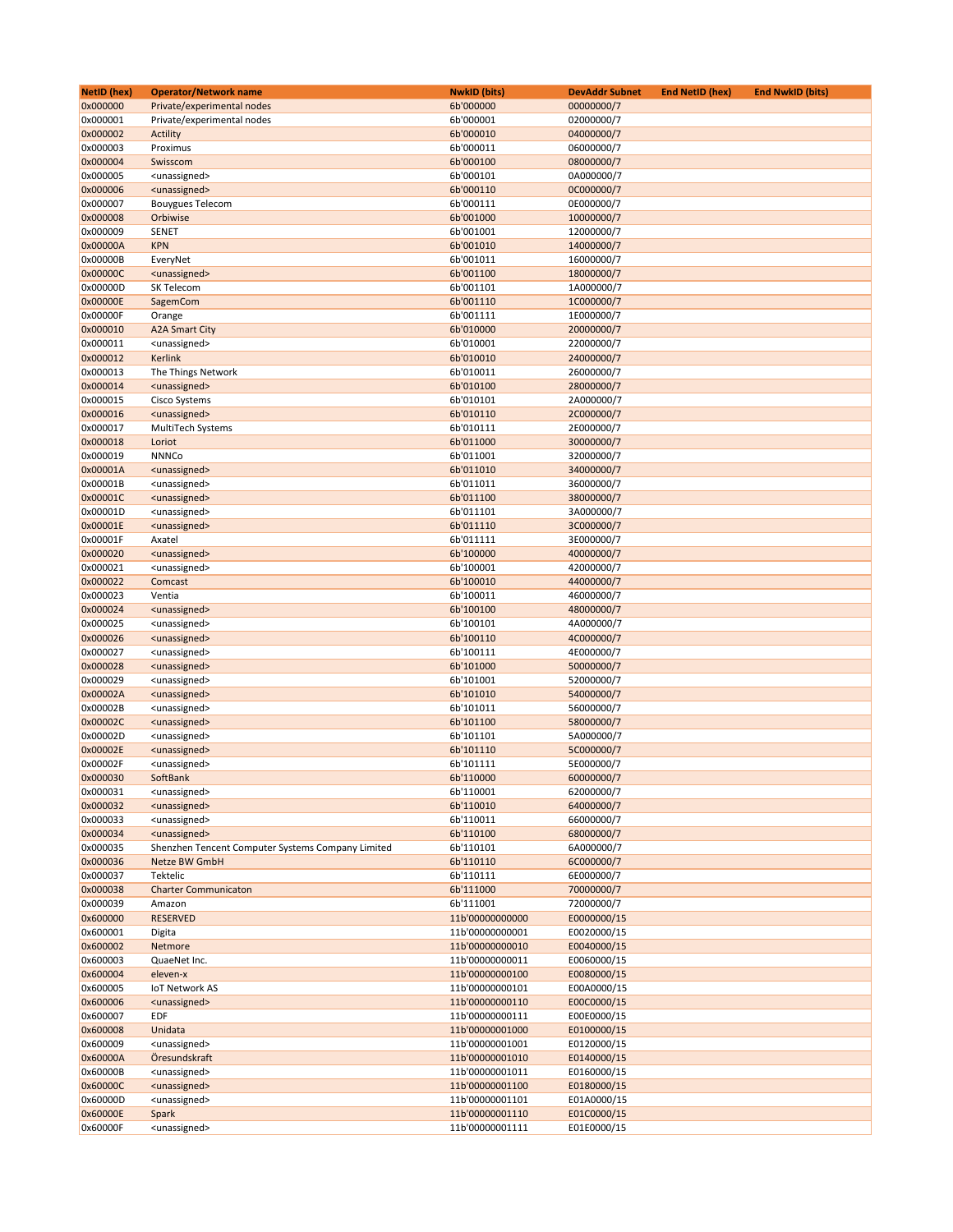| 0x600010 | Senet                                                           | 11b'00000010000     | E0200000/15 |
|----------|-----------------------------------------------------------------|---------------------|-------------|
| 0x600011 | <unassigned></unassigned>                                       | 11b'00000010001     | E0220000/15 |
| 0x600012 | <unassigned></unassigned>                                       | 11b'00000010010     | E0240000/15 |
| 0x600013 | Actility                                                        | 11b'00000010011     | E0260000/15 |
| 0x600014 | Kerlink                                                         | 11b'00000010100     | E0280000/15 |
| 0x600015 | <unassigned></unassigned>                                       | 11b'00000010101     | E02A0000/15 |
| 0x600016 | Cisco                                                           | 11b'00000010110     | E02C0000/15 |
| 0x600017 | Schneider Electric                                              | 11b'00000010111     | E02E0000/15 |
| 0x600018 | Minol ZENNER Connect GmbH                                       | 11b'00000011000     | E0300000/15 |
| 0x600019 | <unassigned></unassigned>                                       | 11b'00000011001     | E0320000/15 |
| 0x60001A | <b>NEC Corporation</b>                                          | 11b'00000011010     | E0340000/15 |
| 0x60001B | Shenzhen Tencent Computer Systems Company Limited               | 11b'00000011011     | E0360000/15 |
| 0x60001C | MachineQ/Comcast                                                | 11b'00000011100     | E0380000/15 |
| 0x60001D | NTT (Nippon Telephone and Telegraph)                            | 11b'00000011101     | E03A0000/15 |
| 0x60001E | <unassigned></unassigned>                                       | 11b'00000011110     | E03C0000/15 |
| 0x60001F | <b>KPN</b>                                                      | 11b'00000011111     | E03E0000/15 |
| 0x600020 |                                                                 | 11b'00000100000     | E0400000/15 |
| 0x600021 | Spectrum                                                        | 11b'00000100001     | E0420000/15 |
|          | Microshare Inc.                                                 |                     |             |
| 0x600022 | <unassigned></unassigned>                                       | 11b'00000100010     | E0440000/15 |
| 0x600023 | <unassigned></unassigned>                                       | 11b'00000100011     | E0460000/15 |
| 0x600024 | Netze BW GmbH                                                   | 11b'00000100100     | E0480000/15 |
| 0x600025 | Tektelic                                                        | 11b'00000100101     | E04A0000/15 |
| 0x600026 | <unassigned></unassigned>                                       | 11b'00000100110     | E04C0000/15 |
| 0x600027 | Birdz                                                           | 11b'00000100111     | E04E0000/15 |
| 0x600028 | <b>Charter Communication</b>                                    | 11b'00000101000     | E0500000/15 |
| 0x600029 | <b>Machines Talk</b>                                            | 11b'00000101001     | E0520000/15 |
| 0x60002A | <b>Neptune Technology Group</b>                                 | 11b'00000101010     | E0540000/15 |
| 0x60002B | Amazon                                                          | 11b'00000101011     | E0560000/15 |
| 0x60002C | myDevices                                                       | 11b'00000101100     | E0580000/15 |
| 0x60002D | Decentralized Wireless Foundation Inc                           | 11b'00000101101     | E05A0000/15 |
| 0x60002E | Eutelsat S.A.                                                   | 11b'00000101110     | E05C0000/15 |
| 0xC00000 | RESERVED                                                        | 15b'000000000000000 | FC000000/22 |
| 0xC00001 | <unassigned></unassigned>                                       | 15b'000000000000001 | FC000400/22 |
| 0xC00002 | ResIOT                                                          | 15b'000000000000010 | FC000800/22 |
| 0xC00003 | SYSDEV                                                          | 15b'000000000000011 | FC000C00/22 |
| 0xC00004 | <unassigned></unassigned>                                       | 15b'000000000000100 | FC001000/22 |
| 0xC00005 | Macnica                                                         | 15b'000000000000101 | FC001400/22 |
| 0xC00006 | <unassigned></unassigned>                                       | 15b'000000000000110 | FC001800/22 |
| 0xC00007 | <unassigned></unassigned>                                       | 15b'000000000000111 | FC001C00/22 |
| 0xC00008 | Definium Technologies                                           | 15b'000000000001000 | FC002000/22 |
| 0xC00009 | <unassigned></unassigned>                                       | 15b'000000000001001 | FC002400/22 |
| 0xC0000A | SenseWay                                                        | 15b'000000000001010 | FC002800/22 |
| 0xC0000B | <b>3S</b>                                                       | 15b'000000000001011 | FC002C00/22 |
| 0xC0000C | <unassigned></unassigned>                                       | 15b'000000000001100 | FC003000/22 |
| 0xC0000D | Packetworx                                                      | 15b'000000000001101 | FC003400/22 |
| 0xC0000E | <unassigned></unassigned>                                       | 15b'000000000001110 | FC003800/22 |
| 0xC0000F | Antenna Hungaria Co                                             | 15b'000000000001111 | FC003C00/22 |
| 0xC00010 | <unassigned></unassigned>                                       | 15b'000000000010000 | FC004000/22 |
| 0xC00011 | <unassigned></unassigned>                                       | 15b'000000000010001 | FC004400/22 |
| 0xC00012 | Netmore                                                         | 15b'000000000010010 | FC004800/22 |
| 0xC00013 | Lyse AS                                                         | 15b'000000000010011 | FC004C00/22 |
| 0xC00014 | VTC Digicom                                                     | 15b'000000000010100 | FC005000/22 |
| 0xC00015 | <b>Machines Talk</b>                                            | 15b'000000000010101 | FC005400/22 |
| 0xC00016 | Schneider Electric                                              | 15b'000000000010110 | FC005800/22 |
| 0xC00017 | Connexin                                                        | 15b'000000000010111 | FC005C00/22 |
| 0xC00018 | Minol ZENNER Connect GmbH                                       | 15b'000000000011000 | FC006000/22 |
| 0xC00019 | Telekom Srbija                                                  | 15b'000000000011001 | FC006400/22 |
| 0xC0001A | <b>REQUEA</b>                                                   | 15b'000000000011010 | FC006800/22 |
| 0xC0001B | <b>Sensor Network Services</b>                                  | 15b'000000000011011 | FC006C00/22 |
| 0xC0001C | <unassigned></unassigned>                                       | 15b'000000000011100 | FC007000/22 |
| 0xC0001D | <b>Boston Networks Limited</b>                                  | 15b'000000000011101 | FC007400/22 |
| 0xC0001E | <unassigned></unassigned>                                       | 15b'000000000011110 | FC007800/22 |
| 0xC0001F | mcf88 SRL                                                       | 15b'000000000011111 | FC007C00/22 |
| 0xC00020 | <b>NEC Corporation</b>                                          | 15b'000000000100000 | FC008000/22 |
|          |                                                                 |                     |             |
| 0xC00021 | Hiber                                                           | 15b'000000000100001 | FC008400/22 |
| 0xC00022 | <unassigned></unassigned>                                       | 15b'000000000100010 | FC008800/22 |
| 0xC00023 | <unassigned></unassigned>                                       | 15b'000000000100011 | FC008C00/22 |
| 0xC00024 | NTT (Nippon Telephone and Telegraph)                            | 15b'000000000100100 | FC009000/22 |
| 0xC00025 | International Centre for Free and Open Source Software (ICFOSS) | 15b'000000000100101 | FC009400/22 |
| 0xC00026 |                                                                 | 15b'000000000100110 | FC009800/22 |
| 0xC00027 | <unassigned></unassigned>                                       | 15b'000000000100111 | FC009C00/22 |
| 0xC00028 | Lacuna Space                                                    | 15b'000000000101000 | FC00A000/22 |
| 0xC00029 | Andorra Telecom                                                 | 15b'000000000101001 | FC00A400/22 |
| 0xC0002A | Xiamen Milesight IoT Co., Ltd.                                  | 15b'000000000101010 | FC00A800/22 |
| 0xC0002B | <b>Grenoble Alps University</b>                                 | 15b'000000000101011 | FC00AC00/22 |